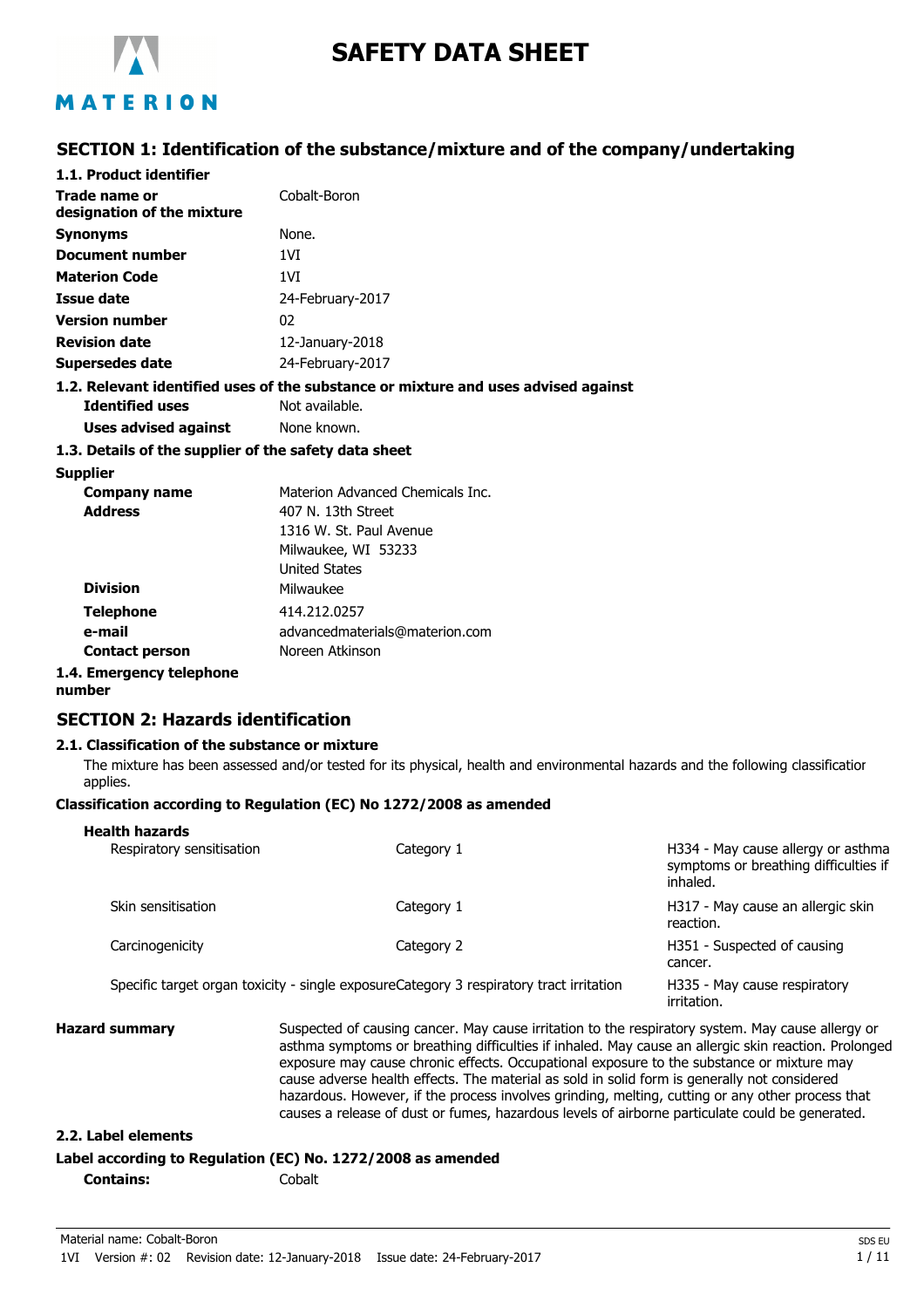

| <b>Signal word</b>                                                                                         | Danger                                                                                                                                                                                                                                                                                                                                                                                                                                                                             |
|------------------------------------------------------------------------------------------------------------|------------------------------------------------------------------------------------------------------------------------------------------------------------------------------------------------------------------------------------------------------------------------------------------------------------------------------------------------------------------------------------------------------------------------------------------------------------------------------------|
| <b>Hazard statements</b>                                                                                   |                                                                                                                                                                                                                                                                                                                                                                                                                                                                                    |
| H317<br>H334<br>H335<br>H351                                                                               | May cause an allergic skin reaction.<br>May cause allergy or asthma symptoms or breathing difficulties if inhaled.<br>May cause respiratory irritation.<br>Suspected of causing cancer.                                                                                                                                                                                                                                                                                            |
| <b>Precautionary statements</b>                                                                            |                                                                                                                                                                                                                                                                                                                                                                                                                                                                                    |
| <b>Prevention</b>                                                                                          |                                                                                                                                                                                                                                                                                                                                                                                                                                                                                    |
| P201<br>P202<br>P261<br>P271<br>P <sub>272</sub><br>P280<br>P <sub>284</sub>                               | Obtain special instructions before use.<br>Do not handle until all safety precautions have been read and understood.<br>Avoid breathing dust/fume/gas/mist/vapours/spray.<br>Use only outdoors or in a well-ventilated area.<br>Contaminated work clothing should not be allowed out of the workplace.<br>Wear protective gloves/protective clothing/eye protection/face protection.<br>Wear respiratory protection.                                                               |
| <b>Response</b>                                                                                            |                                                                                                                                                                                                                                                                                                                                                                                                                                                                                    |
| $P302 + P352$<br>$P304 + P340$<br>$P308 + P313$<br>P312<br>$P333 + P313$<br>$P342 + P311$<br>$P362 + P364$ | IF ON SKIN: Wash with plenty of water.<br>IF INHALED: Remove person to fresh air and keep comfortable for breathing.<br>IF exposed or concerned: Get medical advice/attention.<br>Call a POISON CENTRE/doctor if you feel unwell.<br>If skin irritation or rash occurs: Get medical advice/attention.<br>If experiencing respiratory symptoms: Call a POISON CENTRE/doctor.<br>Take off contaminated clothing and wash it before reuse.                                            |
| <b>Storage</b>                                                                                             | Store away from incompatible materials.                                                                                                                                                                                                                                                                                                                                                                                                                                            |
| <b>Disposal</b>                                                                                            |                                                                                                                                                                                                                                                                                                                                                                                                                                                                                    |
| P501                                                                                                       | Dispose of contents/container in accordance with local/regional/national/international regulations.                                                                                                                                                                                                                                                                                                                                                                                |
| <b>Supplemental label</b><br>information                                                                   | 120 % of the mixture consists of component(s) of unknown long-term hazards to the aquatic<br>environment. 120 % of the mixture consists of component(s) of unknown acute oral toxicity. 120<br>% of the mixture consists of component(s) of unknown acute hazards to the aquatic environment.<br>120 % of the mixture consists of component(s) of unknown acute dermal toxicity.<br>For further information, please contact the Product Stewardship Department at +1.800.862.4118. |
| 2.3. Other hazards                                                                                         | None known.                                                                                                                                                                                                                                                                                                                                                                                                                                                                        |
|                                                                                                            |                                                                                                                                                                                                                                                                                                                                                                                                                                                                                    |

## **SECTION 3: Composition/information on ingredients**

### **3.2. Mixtures**

### **General information**

| <b>Chemical name</b>   | $\frac{1}{2}$ | No.                    | CAS-No. / EC REACH Registration No. INDEX No.                           |              | <b>Notes</b> |
|------------------------|---------------|------------------------|-------------------------------------------------------------------------|--------------|--------------|
| Cobalt                 | $60 - 80$     | 7440-48-4<br>231-158-0 | $\overline{\phantom{0}}$                                                | 027-001-00-9 |              |
| <b>Classification:</b> |               |                        | Skin Sens. 1; H317, Resp. Sens. 1; H334, STOT SE 3; H335, Carc. 2; H351 |              |              |
|                        |               |                        |                                                                         |              |              |

Other components below reportable levels 20 - 40

## **List of abbreviations and symbols that may be used above**

#: This substance has been assigned Union workplace exposure limit(s).

M: M-factor

PBT: persistent, bioaccumulative and toxic substance.

vPvB: very persistent and very bioaccumulative substance.

All concentrations are in percent by weight unless ingredient is a gas. Gas concentrations are in percent by volume.

**Composition comments** The full text for all H-statements is displayed in section 16.

## **SECTION 4: First aid measures**

## **General information**

IF exposed or concerned: Get medical advice/attention. If you feel unwell, seek medical advice (show the label where possible). Ensure that medical personnel are aware of the material(s) involved, and take precautions to protect themselves. Wash contaminated clothing before reuse.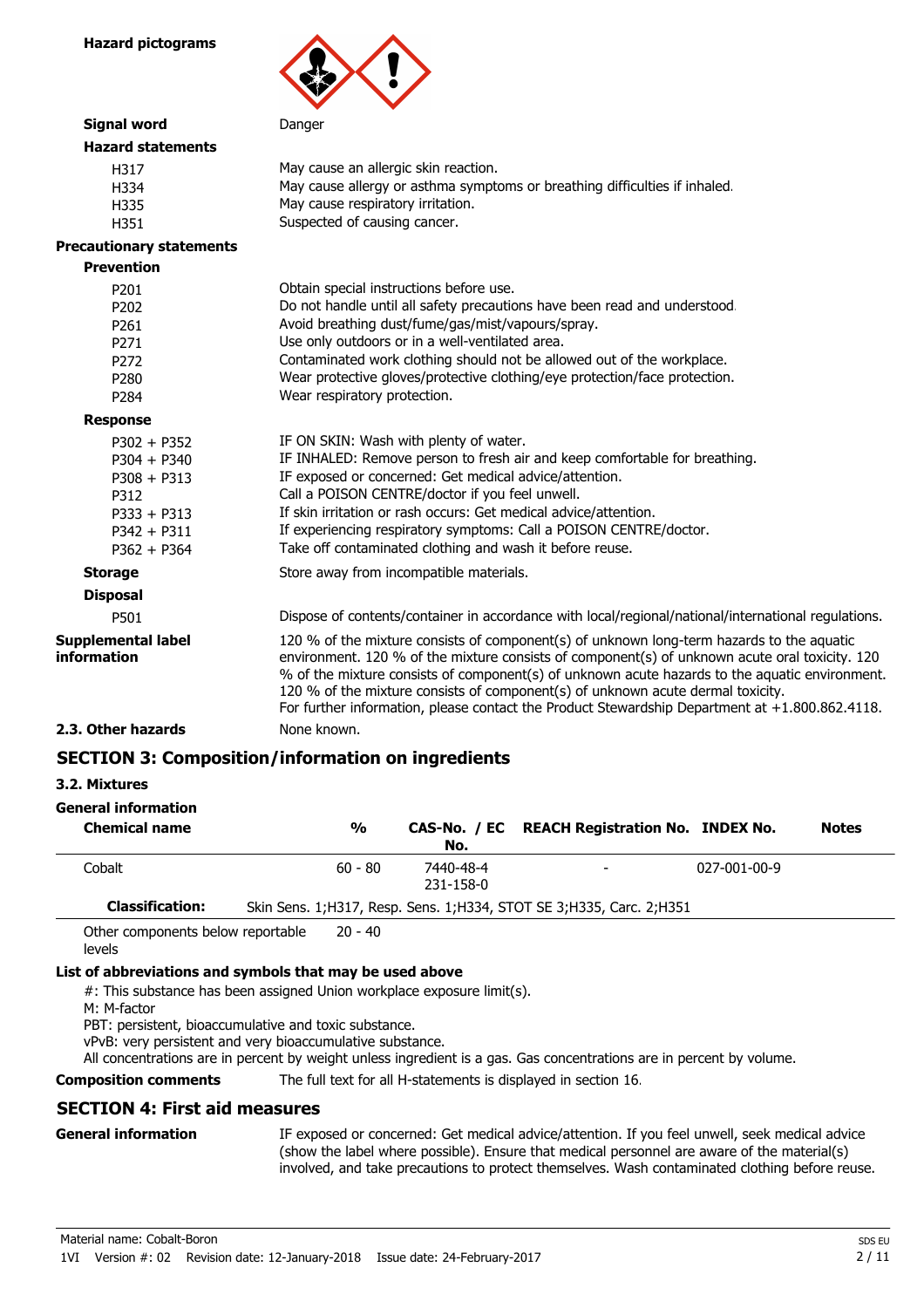#### **4.1. Description of first aid measures**

| 7.1. Description or m st and measures                                          |                                                                                                                                                                                                                                                                                                                                                                                                                                      |
|--------------------------------------------------------------------------------|--------------------------------------------------------------------------------------------------------------------------------------------------------------------------------------------------------------------------------------------------------------------------------------------------------------------------------------------------------------------------------------------------------------------------------------|
| <b>Inhalation</b>                                                              | Remove victim to fresh air and keep at rest in a position comfortable for breathing. Oxygen or<br>artificial respiration if needed. Do not use mouth-to-mouth method if victim inhaled the substance.<br>Induce artificial respiration with the aid of a pocket mask equipped with a one-way valve or other<br>proper respiratory medical device. If experiencing respiratory symptoms: Call a POISON CENTRE or<br>doctor/physician. |
| <b>Skin contact</b>                                                            | Remove contaminated clothing immediately and wash skin with soap and water. In case of eczema<br>or other skin disorders: Seek medical attention and take along these instructions.                                                                                                                                                                                                                                                  |
| Eye contact                                                                    | Rinse with water. Get medical attention if irritation develops and persists.                                                                                                                                                                                                                                                                                                                                                         |
| <b>Ingestion</b>                                                               | Rinse mouth. Get medical attention if symptoms occur.                                                                                                                                                                                                                                                                                                                                                                                |
| 4.2. Most important<br>symptoms and effects, both<br>acute and delayed         | May cause respiratory irritation. Coughing. Difficulty in breathing. May cause an allergic skin<br>reaction. Dermatitis. Rash.                                                                                                                                                                                                                                                                                                       |
| 4.3. Indication of any<br>immediate medical attention<br>and special treatment | Provide general supportive measures and treat symptomatically. Keep victim under observation.<br>Symptoms may be delayed.                                                                                                                                                                                                                                                                                                            |

## **needed**

## **SECTION 5: Firefighting measures**

| <b>General fire hazards</b>                                                                | No unusual fire or explosion hazards noted.                                                   |  |  |  |  |
|--------------------------------------------------------------------------------------------|-----------------------------------------------------------------------------------------------|--|--|--|--|
| 5.1. Extinguishing media<br>Suitable extinguishing<br>media                                | Powder. Dry sand.                                                                             |  |  |  |  |
| Unsuitable extinguishing<br>media                                                          | Do not use water jet as an extinguisher, as this will spread the fire.                        |  |  |  |  |
| 5.2. Special hazards arising<br>from the substance or<br>mixture                           | During fire, gases hazardous to health may be formed.                                         |  |  |  |  |
| 5.3. Advice for firefighters<br><b>Special protective</b><br>equipment for<br>firefighters | Self-contained breathing apparatus and full protective clothing must be worn in case of fire. |  |  |  |  |
| <b>Special firefighting</b><br>procedures                                                  | Use water spray to cool unopened containers.                                                  |  |  |  |  |
| <b>Specific methods</b>                                                                    | Use standard firefighting procedures and consider the hazards of other involved materials.    |  |  |  |  |

## **SECTION 6: Accidental release measures**

|                                                              | 6.1. Personal precautions, protective equipment and emergency procedures                                                                                                                                                                                                                                                                                                                                                               |
|--------------------------------------------------------------|----------------------------------------------------------------------------------------------------------------------------------------------------------------------------------------------------------------------------------------------------------------------------------------------------------------------------------------------------------------------------------------------------------------------------------------|
| For non-emergency<br>personnel                               | Keep unnecessary personnel away. Keep people away from and upwind of spill/leak. Wear<br>appropriate protective equipment and clothing during clean-up. Do not touch damaged containers<br>or spilled material unless wearing appropriate protective clothing. Ensure adequate ventilation.<br>Local authorities should be advised if significant spillages cannot be contained. For personal<br>protection, see section 8 of the SDS. |
| For emergency<br>responders                                  | Keep unnecessary personnel away. Use personal protection recommended in Section 8 of the SDS.                                                                                                                                                                                                                                                                                                                                          |
| 6.2. Environmental<br>precautions                            | Avoid discharge into drains, water courses or onto the ground.                                                                                                                                                                                                                                                                                                                                                                         |
| 6.3. Methods and material for<br>containment and cleaning up | Prevent entry into waterways, sewer, basements or confined areas. Stop the flow of material, if this<br>is without risk. Following product recovery, flush area with water. Put material in suitable, covered,<br>labeled containers.                                                                                                                                                                                                  |
| 6.4. Reference to other<br>sections                          | For personal protection, see section 8 of the SDS. For waste disposal, see section 13 of the SDS.                                                                                                                                                                                                                                                                                                                                      |
|                                                              |                                                                                                                                                                                                                                                                                                                                                                                                                                        |

## **SECTION 7: Handling and storage**

| 7.1. Precautions for safe<br>handling                                          | Obtain special instructions before use. Do not handle until all safety precautions have been read<br>and understood. Avoid breathing dust/fume/gas/mist/vapours/spray. Avoid contact with eyes, skin,<br>and clothing. Avoid prolonged exposure. Should be handled in closed systems, if possible. Provide<br>adequate ventilation. Wear appropriate personal protective equipment. Observe good industrial<br>hygiene practices. |
|--------------------------------------------------------------------------------|-----------------------------------------------------------------------------------------------------------------------------------------------------------------------------------------------------------------------------------------------------------------------------------------------------------------------------------------------------------------------------------------------------------------------------------|
| 7.2. Conditions for safe<br>storage, including any<br><i>incompatibilities</i> | Store locked up. Store in original tightly closed container. Store in a well-ventilated place. Store<br>away from incompatible materials (see Section 10 of the SDS).                                                                                                                                                                                                                                                             |
| 7.3. Specific end use(s)                                                       | Not available.                                                                                                                                                                                                                                                                                                                                                                                                                    |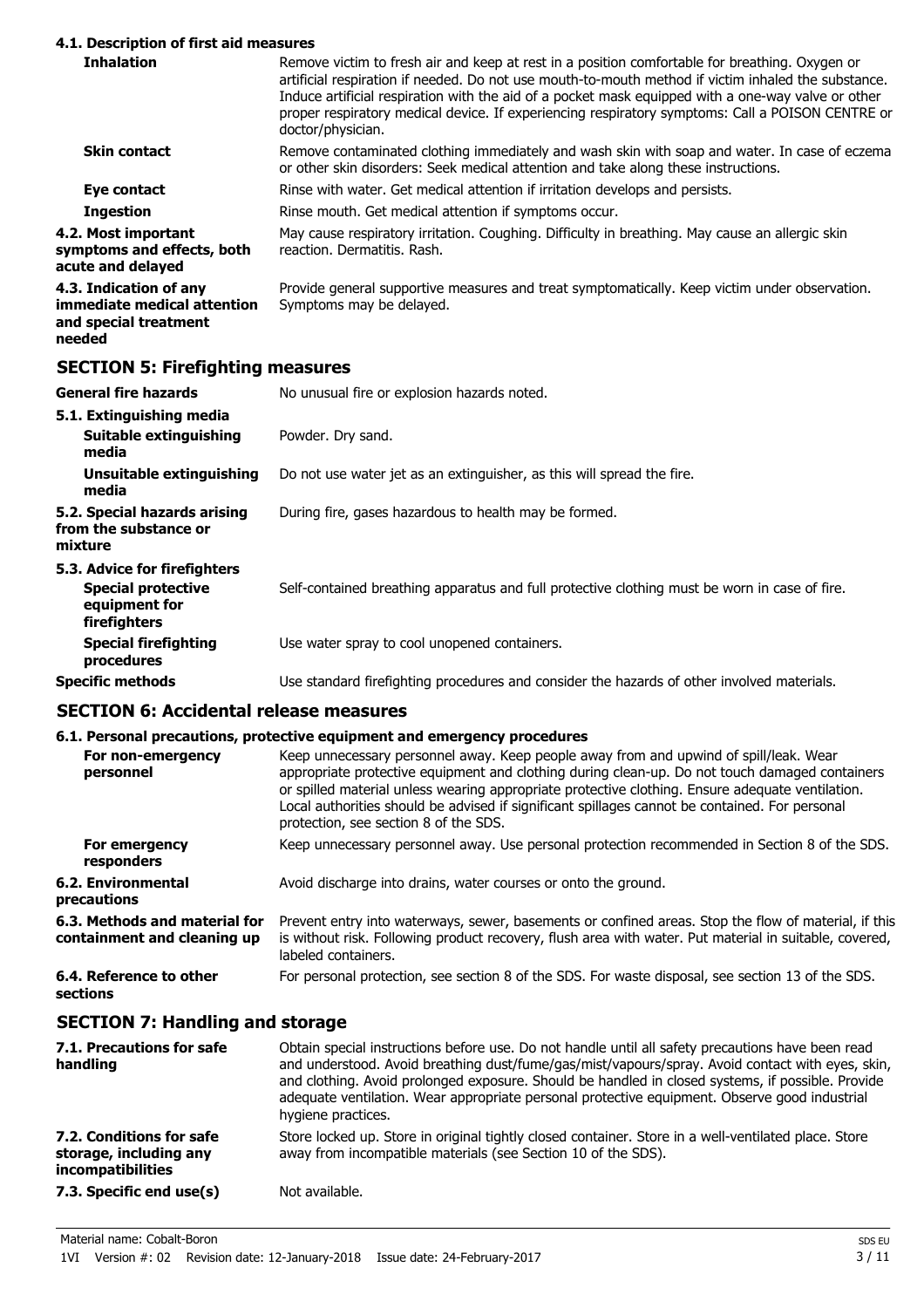## **SECTION 8: Exposure controls/personal protection**

#### **8.1. Control parameters**

#### **Occupational exposure limits**

#### **Austria. TRK List, OEL Ordinance (GwV), BGBl. II, no. 184/2001**

| Cobalt (CAS 7440-48-4)<br><b>STEL</b><br>$0,4$ mg/m3<br>Inhalable fraction.<br><b>TWA</b><br>$0,1$ mg/m3<br>Inhalable fraction.<br><b>Belgium. Exposure Limit Values.</b><br><b>Form</b><br><b>Value</b><br><b>Components</b><br><b>Type</b><br><b>TWA</b><br>$0,02$ mg/m3<br>Cobalt (CAS 7440-48-4)<br>Dust and fume.<br>Bulgaria. OELs. Regulation No 13 on protection of workers against risks of exposure to chemical agents at work<br><b>Components</b><br><b>Value</b><br><b>Type</b><br><b>TWA</b><br>Cobalt (CAS 7440-48-4)<br>$0,1$ mg/m $3$<br>Croatia. Dangerous Substance Exposure Limit Values in the Workplace (ELVs), Annexes 1 and 2, Narodne Novine,<br>13/09<br><b>Components</b><br><b>Value</b><br><b>Type</b><br><b>MAC</b><br>Cobalt (CAS 7440-48-4)<br>$0,1$ mg/m3<br>Cyprus. OELs. Control of factory atmosphere and dangerous substances in factories regulation, PI 311/73, as<br>amended.<br><b>Form</b><br><b>Value</b><br><b>Components</b><br><b>Type</b><br><b>TWA</b><br>Cobalt (CAS 7440-48-4)<br>$0,1$ mg/m3<br>Dust and fume.<br><b>Czech Republic. OELs. Government Decree 361</b><br><b>Value</b><br><b>Components</b><br><b>Type</b><br>Cobalt (CAS 7440-48-4)<br>Ceiling<br>$0,1$ mg/m3<br><b>TWA</b><br>$0,05$ mg/m3<br><b>Denmark. Exposure Limit Values</b><br><b>Value</b><br><b>Form</b><br><b>Components</b><br><b>Type</b><br>Cobalt (CAS 7440-48-4)<br><b>TLV</b><br>$0,01$ mg/m3<br>Dust and fume.<br>Estonia. OELs. Occupational Exposure Limits of Hazardous Substances. (Annex of Regulation No. 293 of 18<br>September 2001)<br><b>Value</b><br><b>Components</b><br><b>Type</b><br>Cobalt (CAS 7440-48-4)<br><b>TWA</b><br>$0,05$ mg/m3<br><b>Finland. Workplace Exposure Limits</b><br><b>Components</b><br><b>Value</b><br><b>Type</b><br><b>TWA</b><br>Cobalt (CAS 7440-48-4)<br>$0,02$ mg/m3<br>Germany. DFG MAK List (advisory OELs). Commission for the Investigation of Health Hazards of Chemical<br><b>Compounds in the Work Area (DFG)</b><br><b>Form</b><br><b>Value</b><br><b>Components</b><br><b>Type</b><br>Boron (CAS 7440-42-8)<br><b>TWA</b><br>$0,75$ mg/m3<br>Inhalable fraction.<br>Greece. OELs (Decree No. 90/1999, as amended)<br><b>Form</b><br><b>Value</b><br><b>Components</b><br><b>Type</b><br><b>TWA</b><br>$0,1$ mg/m3<br>Cobalt (CAS 7440-48-4)<br>Dust and fume.<br>Hungary. OELs. Joint Decree on Chemical Safety of Workplaces<br><b>Components</b><br><b>Value</b><br><b>Type</b><br>Cobalt (CAS 7440-48-4)<br><b>STEL</b><br>$0,4$ mg/m3<br><b>TWA</b><br>$0,1$ mg/m3<br>Iceland. OELs. Regulation 154/1999 on occupational exposure limits<br><b>Form</b><br><b>Value</b><br><b>Components</b><br><b>Type</b><br><b>TWA</b><br>Dust and fume.<br>Cobalt (CAS 7440-48-4)<br>$0,02$ mg/m3<br><b>Ireland. Occupational Exposure Limits</b><br><b>Value</b><br><b>Components</b><br><b>Type</b><br>Cobalt (CAS 7440-48-4)<br>$0,1$ mg/m3<br><b>TWA</b> | <b>Components</b> | <b>Type</b> | <b>Value</b> | <b>Form</b> |
|-------------------------------------------------------------------------------------------------------------------------------------------------------------------------------------------------------------------------------------------------------------------------------------------------------------------------------------------------------------------------------------------------------------------------------------------------------------------------------------------------------------------------------------------------------------------------------------------------------------------------------------------------------------------------------------------------------------------------------------------------------------------------------------------------------------------------------------------------------------------------------------------------------------------------------------------------------------------------------------------------------------------------------------------------------------------------------------------------------------------------------------------------------------------------------------------------------------------------------------------------------------------------------------------------------------------------------------------------------------------------------------------------------------------------------------------------------------------------------------------------------------------------------------------------------------------------------------------------------------------------------------------------------------------------------------------------------------------------------------------------------------------------------------------------------------------------------------------------------------------------------------------------------------------------------------------------------------------------------------------------------------------------------------------------------------------------------------------------------------------------------------------------------------------------------------------------------------------------------------------------------------------------------------------------------------------------------------------------------------------------------------------------------------------------------------------------------------------------------------------------------------------------------------------------------------------------------------------------------------------------------------------------------------------------------------------------------------------------------------------------------------------------------------------------------------------------------------------------------------------------------------------------------------------------------------------------|-------------------|-------------|--------------|-------------|
|                                                                                                                                                                                                                                                                                                                                                                                                                                                                                                                                                                                                                                                                                                                                                                                                                                                                                                                                                                                                                                                                                                                                                                                                                                                                                                                                                                                                                                                                                                                                                                                                                                                                                                                                                                                                                                                                                                                                                                                                                                                                                                                                                                                                                                                                                                                                                                                                                                                                                                                                                                                                                                                                                                                                                                                                                                                                                                                                                 |                   |             |              |             |
|                                                                                                                                                                                                                                                                                                                                                                                                                                                                                                                                                                                                                                                                                                                                                                                                                                                                                                                                                                                                                                                                                                                                                                                                                                                                                                                                                                                                                                                                                                                                                                                                                                                                                                                                                                                                                                                                                                                                                                                                                                                                                                                                                                                                                                                                                                                                                                                                                                                                                                                                                                                                                                                                                                                                                                                                                                                                                                                                                 |                   |             |              |             |
|                                                                                                                                                                                                                                                                                                                                                                                                                                                                                                                                                                                                                                                                                                                                                                                                                                                                                                                                                                                                                                                                                                                                                                                                                                                                                                                                                                                                                                                                                                                                                                                                                                                                                                                                                                                                                                                                                                                                                                                                                                                                                                                                                                                                                                                                                                                                                                                                                                                                                                                                                                                                                                                                                                                                                                                                                                                                                                                                                 |                   |             |              |             |
|                                                                                                                                                                                                                                                                                                                                                                                                                                                                                                                                                                                                                                                                                                                                                                                                                                                                                                                                                                                                                                                                                                                                                                                                                                                                                                                                                                                                                                                                                                                                                                                                                                                                                                                                                                                                                                                                                                                                                                                                                                                                                                                                                                                                                                                                                                                                                                                                                                                                                                                                                                                                                                                                                                                                                                                                                                                                                                                                                 |                   |             |              |             |
|                                                                                                                                                                                                                                                                                                                                                                                                                                                                                                                                                                                                                                                                                                                                                                                                                                                                                                                                                                                                                                                                                                                                                                                                                                                                                                                                                                                                                                                                                                                                                                                                                                                                                                                                                                                                                                                                                                                                                                                                                                                                                                                                                                                                                                                                                                                                                                                                                                                                                                                                                                                                                                                                                                                                                                                                                                                                                                                                                 |                   |             |              |             |
|                                                                                                                                                                                                                                                                                                                                                                                                                                                                                                                                                                                                                                                                                                                                                                                                                                                                                                                                                                                                                                                                                                                                                                                                                                                                                                                                                                                                                                                                                                                                                                                                                                                                                                                                                                                                                                                                                                                                                                                                                                                                                                                                                                                                                                                                                                                                                                                                                                                                                                                                                                                                                                                                                                                                                                                                                                                                                                                                                 |                   |             |              |             |
|                                                                                                                                                                                                                                                                                                                                                                                                                                                                                                                                                                                                                                                                                                                                                                                                                                                                                                                                                                                                                                                                                                                                                                                                                                                                                                                                                                                                                                                                                                                                                                                                                                                                                                                                                                                                                                                                                                                                                                                                                                                                                                                                                                                                                                                                                                                                                                                                                                                                                                                                                                                                                                                                                                                                                                                                                                                                                                                                                 |                   |             |              |             |
|                                                                                                                                                                                                                                                                                                                                                                                                                                                                                                                                                                                                                                                                                                                                                                                                                                                                                                                                                                                                                                                                                                                                                                                                                                                                                                                                                                                                                                                                                                                                                                                                                                                                                                                                                                                                                                                                                                                                                                                                                                                                                                                                                                                                                                                                                                                                                                                                                                                                                                                                                                                                                                                                                                                                                                                                                                                                                                                                                 |                   |             |              |             |
|                                                                                                                                                                                                                                                                                                                                                                                                                                                                                                                                                                                                                                                                                                                                                                                                                                                                                                                                                                                                                                                                                                                                                                                                                                                                                                                                                                                                                                                                                                                                                                                                                                                                                                                                                                                                                                                                                                                                                                                                                                                                                                                                                                                                                                                                                                                                                                                                                                                                                                                                                                                                                                                                                                                                                                                                                                                                                                                                                 |                   |             |              |             |
|                                                                                                                                                                                                                                                                                                                                                                                                                                                                                                                                                                                                                                                                                                                                                                                                                                                                                                                                                                                                                                                                                                                                                                                                                                                                                                                                                                                                                                                                                                                                                                                                                                                                                                                                                                                                                                                                                                                                                                                                                                                                                                                                                                                                                                                                                                                                                                                                                                                                                                                                                                                                                                                                                                                                                                                                                                                                                                                                                 |                   |             |              |             |
|                                                                                                                                                                                                                                                                                                                                                                                                                                                                                                                                                                                                                                                                                                                                                                                                                                                                                                                                                                                                                                                                                                                                                                                                                                                                                                                                                                                                                                                                                                                                                                                                                                                                                                                                                                                                                                                                                                                                                                                                                                                                                                                                                                                                                                                                                                                                                                                                                                                                                                                                                                                                                                                                                                                                                                                                                                                                                                                                                 |                   |             |              |             |
|                                                                                                                                                                                                                                                                                                                                                                                                                                                                                                                                                                                                                                                                                                                                                                                                                                                                                                                                                                                                                                                                                                                                                                                                                                                                                                                                                                                                                                                                                                                                                                                                                                                                                                                                                                                                                                                                                                                                                                                                                                                                                                                                                                                                                                                                                                                                                                                                                                                                                                                                                                                                                                                                                                                                                                                                                                                                                                                                                 |                   |             |              |             |
|                                                                                                                                                                                                                                                                                                                                                                                                                                                                                                                                                                                                                                                                                                                                                                                                                                                                                                                                                                                                                                                                                                                                                                                                                                                                                                                                                                                                                                                                                                                                                                                                                                                                                                                                                                                                                                                                                                                                                                                                                                                                                                                                                                                                                                                                                                                                                                                                                                                                                                                                                                                                                                                                                                                                                                                                                                                                                                                                                 |                   |             |              |             |
|                                                                                                                                                                                                                                                                                                                                                                                                                                                                                                                                                                                                                                                                                                                                                                                                                                                                                                                                                                                                                                                                                                                                                                                                                                                                                                                                                                                                                                                                                                                                                                                                                                                                                                                                                                                                                                                                                                                                                                                                                                                                                                                                                                                                                                                                                                                                                                                                                                                                                                                                                                                                                                                                                                                                                                                                                                                                                                                                                 |                   |             |              |             |
|                                                                                                                                                                                                                                                                                                                                                                                                                                                                                                                                                                                                                                                                                                                                                                                                                                                                                                                                                                                                                                                                                                                                                                                                                                                                                                                                                                                                                                                                                                                                                                                                                                                                                                                                                                                                                                                                                                                                                                                                                                                                                                                                                                                                                                                                                                                                                                                                                                                                                                                                                                                                                                                                                                                                                                                                                                                                                                                                                 |                   |             |              |             |
|                                                                                                                                                                                                                                                                                                                                                                                                                                                                                                                                                                                                                                                                                                                                                                                                                                                                                                                                                                                                                                                                                                                                                                                                                                                                                                                                                                                                                                                                                                                                                                                                                                                                                                                                                                                                                                                                                                                                                                                                                                                                                                                                                                                                                                                                                                                                                                                                                                                                                                                                                                                                                                                                                                                                                                                                                                                                                                                                                 |                   |             |              |             |
|                                                                                                                                                                                                                                                                                                                                                                                                                                                                                                                                                                                                                                                                                                                                                                                                                                                                                                                                                                                                                                                                                                                                                                                                                                                                                                                                                                                                                                                                                                                                                                                                                                                                                                                                                                                                                                                                                                                                                                                                                                                                                                                                                                                                                                                                                                                                                                                                                                                                                                                                                                                                                                                                                                                                                                                                                                                                                                                                                 |                   |             |              |             |
|                                                                                                                                                                                                                                                                                                                                                                                                                                                                                                                                                                                                                                                                                                                                                                                                                                                                                                                                                                                                                                                                                                                                                                                                                                                                                                                                                                                                                                                                                                                                                                                                                                                                                                                                                                                                                                                                                                                                                                                                                                                                                                                                                                                                                                                                                                                                                                                                                                                                                                                                                                                                                                                                                                                                                                                                                                                                                                                                                 |                   |             |              |             |
|                                                                                                                                                                                                                                                                                                                                                                                                                                                                                                                                                                                                                                                                                                                                                                                                                                                                                                                                                                                                                                                                                                                                                                                                                                                                                                                                                                                                                                                                                                                                                                                                                                                                                                                                                                                                                                                                                                                                                                                                                                                                                                                                                                                                                                                                                                                                                                                                                                                                                                                                                                                                                                                                                                                                                                                                                                                                                                                                                 |                   |             |              |             |
|                                                                                                                                                                                                                                                                                                                                                                                                                                                                                                                                                                                                                                                                                                                                                                                                                                                                                                                                                                                                                                                                                                                                                                                                                                                                                                                                                                                                                                                                                                                                                                                                                                                                                                                                                                                                                                                                                                                                                                                                                                                                                                                                                                                                                                                                                                                                                                                                                                                                                                                                                                                                                                                                                                                                                                                                                                                                                                                                                 |                   |             |              |             |
|                                                                                                                                                                                                                                                                                                                                                                                                                                                                                                                                                                                                                                                                                                                                                                                                                                                                                                                                                                                                                                                                                                                                                                                                                                                                                                                                                                                                                                                                                                                                                                                                                                                                                                                                                                                                                                                                                                                                                                                                                                                                                                                                                                                                                                                                                                                                                                                                                                                                                                                                                                                                                                                                                                                                                                                                                                                                                                                                                 |                   |             |              |             |
|                                                                                                                                                                                                                                                                                                                                                                                                                                                                                                                                                                                                                                                                                                                                                                                                                                                                                                                                                                                                                                                                                                                                                                                                                                                                                                                                                                                                                                                                                                                                                                                                                                                                                                                                                                                                                                                                                                                                                                                                                                                                                                                                                                                                                                                                                                                                                                                                                                                                                                                                                                                                                                                                                                                                                                                                                                                                                                                                                 |                   |             |              |             |
|                                                                                                                                                                                                                                                                                                                                                                                                                                                                                                                                                                                                                                                                                                                                                                                                                                                                                                                                                                                                                                                                                                                                                                                                                                                                                                                                                                                                                                                                                                                                                                                                                                                                                                                                                                                                                                                                                                                                                                                                                                                                                                                                                                                                                                                                                                                                                                                                                                                                                                                                                                                                                                                                                                                                                                                                                                                                                                                                                 |                   |             |              |             |
|                                                                                                                                                                                                                                                                                                                                                                                                                                                                                                                                                                                                                                                                                                                                                                                                                                                                                                                                                                                                                                                                                                                                                                                                                                                                                                                                                                                                                                                                                                                                                                                                                                                                                                                                                                                                                                                                                                                                                                                                                                                                                                                                                                                                                                                                                                                                                                                                                                                                                                                                                                                                                                                                                                                                                                                                                                                                                                                                                 |                   |             |              |             |
|                                                                                                                                                                                                                                                                                                                                                                                                                                                                                                                                                                                                                                                                                                                                                                                                                                                                                                                                                                                                                                                                                                                                                                                                                                                                                                                                                                                                                                                                                                                                                                                                                                                                                                                                                                                                                                                                                                                                                                                                                                                                                                                                                                                                                                                                                                                                                                                                                                                                                                                                                                                                                                                                                                                                                                                                                                                                                                                                                 |                   |             |              |             |
|                                                                                                                                                                                                                                                                                                                                                                                                                                                                                                                                                                                                                                                                                                                                                                                                                                                                                                                                                                                                                                                                                                                                                                                                                                                                                                                                                                                                                                                                                                                                                                                                                                                                                                                                                                                                                                                                                                                                                                                                                                                                                                                                                                                                                                                                                                                                                                                                                                                                                                                                                                                                                                                                                                                                                                                                                                                                                                                                                 |                   |             |              |             |
|                                                                                                                                                                                                                                                                                                                                                                                                                                                                                                                                                                                                                                                                                                                                                                                                                                                                                                                                                                                                                                                                                                                                                                                                                                                                                                                                                                                                                                                                                                                                                                                                                                                                                                                                                                                                                                                                                                                                                                                                                                                                                                                                                                                                                                                                                                                                                                                                                                                                                                                                                                                                                                                                                                                                                                                                                                                                                                                                                 |                   |             |              |             |
|                                                                                                                                                                                                                                                                                                                                                                                                                                                                                                                                                                                                                                                                                                                                                                                                                                                                                                                                                                                                                                                                                                                                                                                                                                                                                                                                                                                                                                                                                                                                                                                                                                                                                                                                                                                                                                                                                                                                                                                                                                                                                                                                                                                                                                                                                                                                                                                                                                                                                                                                                                                                                                                                                                                                                                                                                                                                                                                                                 |                   |             |              |             |
|                                                                                                                                                                                                                                                                                                                                                                                                                                                                                                                                                                                                                                                                                                                                                                                                                                                                                                                                                                                                                                                                                                                                                                                                                                                                                                                                                                                                                                                                                                                                                                                                                                                                                                                                                                                                                                                                                                                                                                                                                                                                                                                                                                                                                                                                                                                                                                                                                                                                                                                                                                                                                                                                                                                                                                                                                                                                                                                                                 |                   |             |              |             |
|                                                                                                                                                                                                                                                                                                                                                                                                                                                                                                                                                                                                                                                                                                                                                                                                                                                                                                                                                                                                                                                                                                                                                                                                                                                                                                                                                                                                                                                                                                                                                                                                                                                                                                                                                                                                                                                                                                                                                                                                                                                                                                                                                                                                                                                                                                                                                                                                                                                                                                                                                                                                                                                                                                                                                                                                                                                                                                                                                 |                   |             |              |             |
|                                                                                                                                                                                                                                                                                                                                                                                                                                                                                                                                                                                                                                                                                                                                                                                                                                                                                                                                                                                                                                                                                                                                                                                                                                                                                                                                                                                                                                                                                                                                                                                                                                                                                                                                                                                                                                                                                                                                                                                                                                                                                                                                                                                                                                                                                                                                                                                                                                                                                                                                                                                                                                                                                                                                                                                                                                                                                                                                                 |                   |             |              |             |
|                                                                                                                                                                                                                                                                                                                                                                                                                                                                                                                                                                                                                                                                                                                                                                                                                                                                                                                                                                                                                                                                                                                                                                                                                                                                                                                                                                                                                                                                                                                                                                                                                                                                                                                                                                                                                                                                                                                                                                                                                                                                                                                                                                                                                                                                                                                                                                                                                                                                                                                                                                                                                                                                                                                                                                                                                                                                                                                                                 |                   |             |              |             |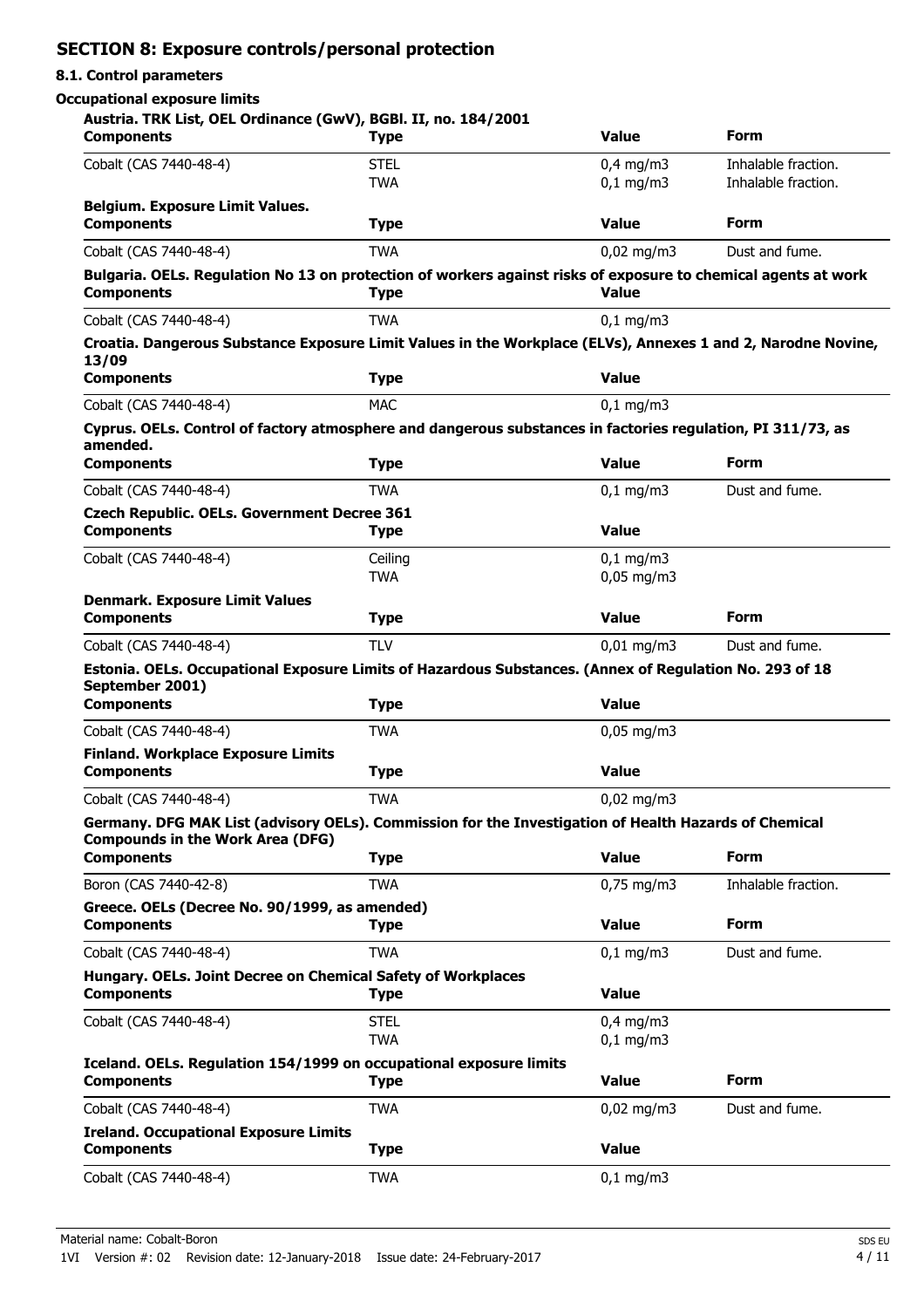|                                                                                                                                                                                                                                                                                                                                                                                                                                                                                       |              | <b>Type</b> |                    |                 | <b>Value</b>                 |                          |
|---------------------------------------------------------------------------------------------------------------------------------------------------------------------------------------------------------------------------------------------------------------------------------------------------------------------------------------------------------------------------------------------------------------------------------------------------------------------------------------|--------------|-------------|--------------------|-----------------|------------------------------|--------------------------|
| Cobalt (CAS 7440-48-4)                                                                                                                                                                                                                                                                                                                                                                                                                                                                |              | TWA         |                    |                 | $0,02$ mg/m3                 |                          |
| Latvia. OELs. Occupational exposure limit values of chemical substances in work environment<br><b>Components</b>                                                                                                                                                                                                                                                                                                                                                                      |              | <b>Type</b> |                    |                 | <b>Value</b>                 |                          |
| Cobalt (CAS 7440-48-4)                                                                                                                                                                                                                                                                                                                                                                                                                                                                |              | <b>TWA</b>  |                    |                 | $0.5 \text{ mg/m}$           |                          |
| Lithuania. OELs. Limit Values for Chemical Substances, General Requirements                                                                                                                                                                                                                                                                                                                                                                                                           |              |             |                    |                 |                              |                          |
| <b>Components</b>                                                                                                                                                                                                                                                                                                                                                                                                                                                                     |              | <b>Type</b> |                    |                 | <b>Value</b>                 |                          |
| Cobalt (CAS 7440-48-4)                                                                                                                                                                                                                                                                                                                                                                                                                                                                |              | <b>TWA</b>  |                    |                 | $0,05$ mg/m3                 |                          |
| <b>Netherlands. OELs (binding)</b><br><b>Components</b>                                                                                                                                                                                                                                                                                                                                                                                                                               |              | <b>Type</b> |                    |                 | <b>Value</b>                 | Form                     |
| Cobalt (CAS 7440-48-4)                                                                                                                                                                                                                                                                                                                                                                                                                                                                |              | <b>TWA</b>  |                    |                 | $0,02 \text{ mg/m}$ 3        | Dust and fume.           |
| Norway. Administrative Norms for Contaminants in the Workplace<br><b>Components</b>                                                                                                                                                                                                                                                                                                                                                                                                   |              | <b>Type</b> |                    |                 | <b>Value</b>                 | <b>Form</b>              |
| Cobalt (CAS 7440-48-4)                                                                                                                                                                                                                                                                                                                                                                                                                                                                |              | <b>TLV</b>  |                    |                 | $0,02 \text{ mg/m}$ 3        | Fume.                    |
| Poland. MACs. Regulation regarding maximum permissible concentrations and intensities of harmful factors in the<br>work environment, Annex 1                                                                                                                                                                                                                                                                                                                                          |              |             |                    |                 |                              |                          |
| <b>Components</b>                                                                                                                                                                                                                                                                                                                                                                                                                                                                     |              | <b>Type</b> |                    |                 | <b>Value</b>                 |                          |
| Cobalt (CAS 7440-48-4)                                                                                                                                                                                                                                                                                                                                                                                                                                                                |              | <b>TWA</b>  |                    |                 | $0,02$ mg/m3                 |                          |
| Portugal. VLEs. Norm on occupational exposure to chemical agents (NP 1796)<br><b>Components</b>                                                                                                                                                                                                                                                                                                                                                                                       |              | <b>Type</b> |                    |                 | Value                        |                          |
| Cobalt (CAS 7440-48-4)                                                                                                                                                                                                                                                                                                                                                                                                                                                                |              | <b>TWA</b>  |                    |                 | $0,02$ mg/m3                 |                          |
| Romania. OELs. Protection of workers from exposure to chemical agents at the workplace<br><b>Components</b>                                                                                                                                                                                                                                                                                                                                                                           |              | <b>Type</b> |                    |                 | <b>Value</b>                 |                          |
| Cobalt (CAS 7440-48-4)                                                                                                                                                                                                                                                                                                                                                                                                                                                                |              | <b>STEL</b> |                    |                 | $0,1 \, \text{mg/m}$         |                          |
|                                                                                                                                                                                                                                                                                                                                                                                                                                                                                       |              | <b>TWA</b>  |                    |                 | $0,05$ mg/m3                 |                          |
| Slovakia. OELs. Regulation No. 300/2007 concerning protection of health in work with chemical agents<br><b>Components</b>                                                                                                                                                                                                                                                                                                                                                             |              | <b>Type</b> |                    |                 | <b>Value</b>                 |                          |
| Cobalt (CAS 7440-48-4)                                                                                                                                                                                                                                                                                                                                                                                                                                                                |              | <b>TWA</b>  |                    |                 | $0,05$ mg/m3                 |                          |
| Slovenia. OELs. Regulations concerning protection of workers against risks due to exposure to chemicals while                                                                                                                                                                                                                                                                                                                                                                         |              |             |                    |                 |                              |                          |
| working (Official Gazette of the Republic of Slovenia)<br><b>Components</b>                                                                                                                                                                                                                                                                                                                                                                                                           |              | <b>Type</b> |                    |                 | <b>Value</b>                 | Form                     |
| Cobalt (CAS 7440-48-4)                                                                                                                                                                                                                                                                                                                                                                                                                                                                |              | <b>TWA</b>  |                    |                 | $0,1$ mg/m3                  | Inhalable fraction.      |
| <b>Spain. Occupational Exposure Limits</b><br><b>Components</b>                                                                                                                                                                                                                                                                                                                                                                                                                       |              | <b>Type</b> |                    |                 | <b>Value</b>                 |                          |
|                                                                                                                                                                                                                                                                                                                                                                                                                                                                                       |              | <b>TWA</b>  |                    |                 | $0,02$ mg/m3                 |                          |
|                                                                                                                                                                                                                                                                                                                                                                                                                                                                                       |              |             |                    |                 |                              |                          |
|                                                                                                                                                                                                                                                                                                                                                                                                                                                                                       |              | <b>Type</b> |                    |                 | <b>Value</b>                 | <b>Form</b>              |
|                                                                                                                                                                                                                                                                                                                                                                                                                                                                                       |              | <b>TWA</b>  |                    |                 |                              | Inhalable dust.          |
|                                                                                                                                                                                                                                                                                                                                                                                                                                                                                       |              | <b>Type</b> |                    |                 | $0,02$ mg/m3<br><b>Value</b> | Form                     |
| Cobalt (CAS 7440-48-4)<br>Sweden. OELs. Work Environment Authority (AV), Occupational Exposure Limit Values (AFS 2015:7)<br><b>Components</b><br>Cobalt (CAS 7440-48-4)<br>Switzerland. SUVA Grenzwerte am Arbeitsplatz<br><b>Components</b><br>Cobalt (CAS 7440-48-4)                                                                                                                                                                                                                |              | <b>TWA</b>  |                    |                 |                              |                          |
|                                                                                                                                                                                                                                                                                                                                                                                                                                                                                       |              | <b>Type</b> |                    |                 | $0,05$ mg/m3<br><b>Value</b> |                          |
|                                                                                                                                                                                                                                                                                                                                                                                                                                                                                       |              |             |                    |                 |                              |                          |
|                                                                                                                                                                                                                                                                                                                                                                                                                                                                                       |              | <b>TWA</b>  |                    |                 | $0,1$ mg/m3                  |                          |
|                                                                                                                                                                                                                                                                                                                                                                                                                                                                                       | <b>Value</b> |             | <b>Determinant</b> | <b>Specimen</b> | <b>Sampling time</b>         |                          |
|                                                                                                                                                                                                                                                                                                                                                                                                                                                                                       | 130 nmol/l   |             | Cobalt             | Urine           | $\ast$                       | Dust/aerosol, inhalable. |
|                                                                                                                                                                                                                                                                                                                                                                                                                                                                                       |              |             |                    |                 |                              |                          |
| UK. EH40 Workplace Exposure Limits (WELs)<br><b>Components</b><br>Cobalt (CAS 7440-48-4)<br><b>Biological limit values</b><br>Finland. HTP-arvot, App 2., Biological Limit Values, (BRA/BGV), Social Affairs and Ministry of Health<br><b>Components</b><br>Cobalt (CAS 7440-48-4)<br>* - For sampling details, please see the source document.<br>France. Biological indicators of exposure (IBE) (National Institute for Research and Security (INRS, ND 2065)<br><b>Components</b> | <b>Value</b> |             | <b>Determinant</b> | <b>Specimen</b> | <b>Sampling time</b>         |                          |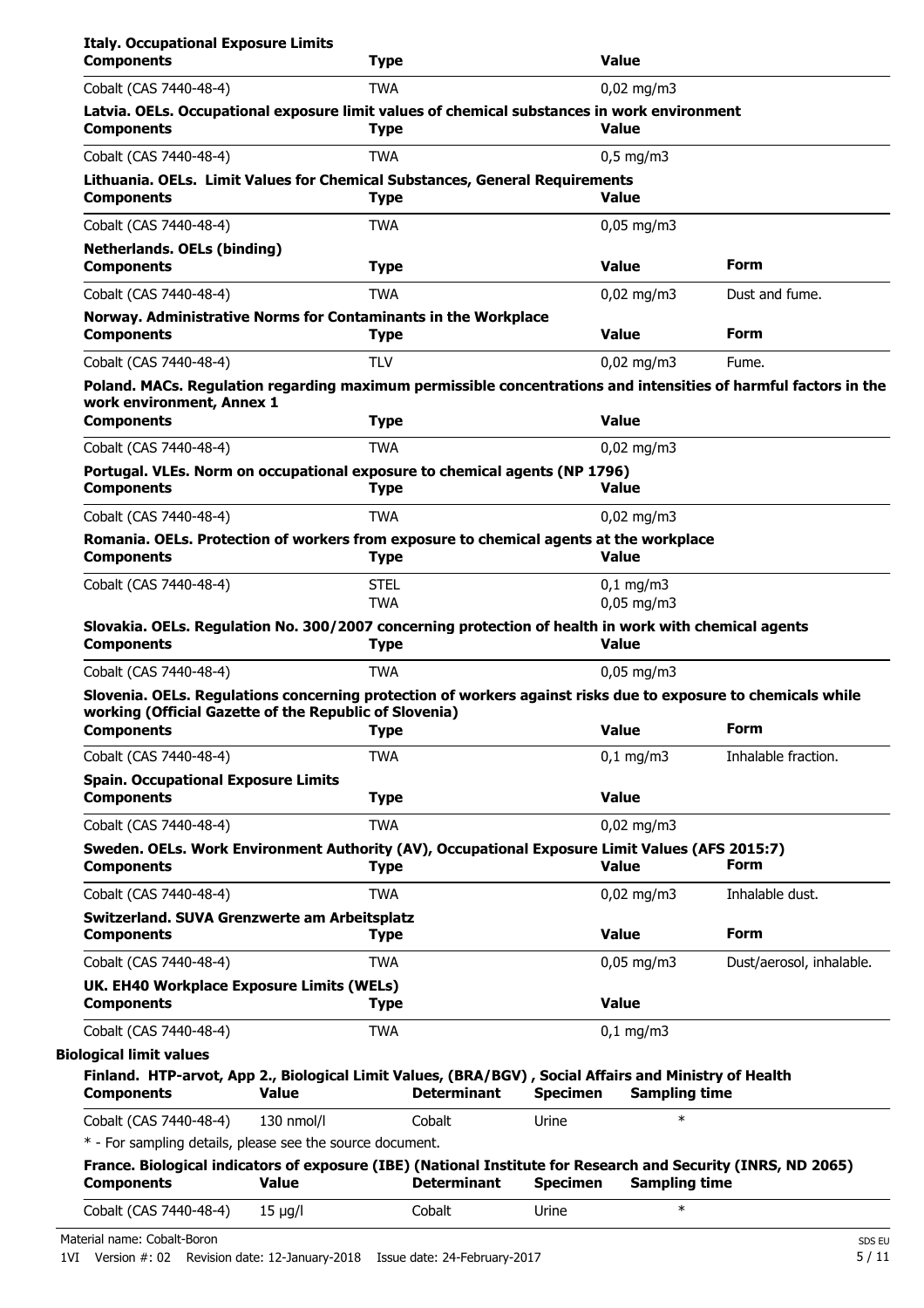| <b>Components</b>                                                                                  | <b>Value</b>       | <b>Determinant</b>                                                      | <b>Specimen</b>        | France. Biological indicators of exposure (IBE) (National Institute for Research and Security (INRS, ND 2065)<br><b>Sampling time</b>                                                                                                                                                                                                                                                                                      |
|----------------------------------------------------------------------------------------------------|--------------------|-------------------------------------------------------------------------|------------------------|----------------------------------------------------------------------------------------------------------------------------------------------------------------------------------------------------------------------------------------------------------------------------------------------------------------------------------------------------------------------------------------------------------------------------|
|                                                                                                    | $1$ µg/l           | Cobalt                                                                  | <b>Blood</b>           | $\ast$                                                                                                                                                                                                                                                                                                                                                                                                                     |
| * - For sampling details, please see the source document.                                          |                    |                                                                         |                        |                                                                                                                                                                                                                                                                                                                                                                                                                            |
| of biological exposure (effect) indices                                                            |                    |                                                                         |                        | Hungary. Chemical Safety at Workplace Ordinance Joint Decree No. 25/2000 (Annex 2): Permissible limit values                                                                                                                                                                                                                                                                                                               |
| <b>Components</b>                                                                                  | <b>Value</b>       | <b>Determinant</b>                                                      | <b>Specimen</b>        | <b>Sampling time</b>                                                                                                                                                                                                                                                                                                                                                                                                       |
| Cobalt (CAS 7440-48-4)                                                                             | $0,03$ mg/g        | Cobalt                                                                  | Creatinine in<br>urine | $\ast$                                                                                                                                                                                                                                                                                                                                                                                                                     |
|                                                                                                    | 0,058 µmol/mmol    | Cobalt                                                                  | Creatinine in<br>urine | $\ast$                                                                                                                                                                                                                                                                                                                                                                                                                     |
| * - For sampling details, please see the source document.                                          |                    |                                                                         |                        |                                                                                                                                                                                                                                                                                                                                                                                                                            |
|                                                                                                    |                    |                                                                         |                        | Slovakia. BLVs (Biological Limit Value). Regulation no. 355/2006 concerning protection of workers exposed to                                                                                                                                                                                                                                                                                                               |
| chemical agents, Annex 2<br><b>Components</b>                                                      | <b>Value</b>       | <b>Determinant</b>                                                      | <b>Specimen</b>        | <b>Sampling time</b>                                                                                                                                                                                                                                                                                                                                                                                                       |
| Cobalt (CAS 7440-48-4)                                                                             | $20,03 \mu g/g$    | Cobalt                                                                  | Creatinine in          | $\ast$                                                                                                                                                                                                                                                                                                                                                                                                                     |
|                                                                                                    | $30 \mu g/l$       | Cobalt                                                                  | urine<br>Urine         | $\ast$                                                                                                                                                                                                                                                                                                                                                                                                                     |
| * - For sampling details, please see the source document.                                          |                    |                                                                         |                        |                                                                                                                                                                                                                                                                                                                                                                                                                            |
| Spain. Biological Limit Values (VLBs), Occupational Exposure Limits for Chemical Agents, Table 4   |                    |                                                                         |                        |                                                                                                                                                                                                                                                                                                                                                                                                                            |
| <b>Components</b>                                                                                  | <b>Value</b>       | <b>Determinant</b>                                                      | <b>Specimen</b>        | <b>Sampling time</b>                                                                                                                                                                                                                                                                                                                                                                                                       |
| Cobalt (CAS 7440-48-4)                                                                             | $15 \mu q/l$       | Cobalto                                                                 | Urine                  | $\ast$                                                                                                                                                                                                                                                                                                                                                                                                                     |
|                                                                                                    | $1 \mu g/l$        | Cobalto                                                                 | <b>Blood</b>           | $\ast$                                                                                                                                                                                                                                                                                                                                                                                                                     |
| * - For sampling details, please see the source document.                                          |                    |                                                                         |                        |                                                                                                                                                                                                                                                                                                                                                                                                                            |
| Switzerland. BAT-Werte (Biological Limit Values in the Workplace as per SUVA)<br><b>Components</b> | <b>Value</b>       | <b>Determinant</b>                                                      | <b>Specimen</b>        | <b>Sampling time</b>                                                                                                                                                                                                                                                                                                                                                                                                       |
| Cobalt (CAS 7440-48-4)                                                                             | $30 \mu g/l$       | Cobalt                                                                  | Urine                  | $\ast$                                                                                                                                                                                                                                                                                                                                                                                                                     |
| * - For sampling details, please see the source document.                                          |                    |                                                                         |                        |                                                                                                                                                                                                                                                                                                                                                                                                                            |
| <b>Recommended monitoring</b><br>procedures                                                        |                    | Follow standard monitoring procedures.                                  |                        |                                                                                                                                                                                                                                                                                                                                                                                                                            |
| <b>Derived no effect levels</b><br>(DNELs)                                                         | Not available.     |                                                                         |                        |                                                                                                                                                                                                                                                                                                                                                                                                                            |
| <b>Predicted no effect</b><br>concentrations (PNECs)                                               | Not available.     |                                                                         |                        |                                                                                                                                                                                                                                                                                                                                                                                                                            |
| 8.2. Exposure controls                                                                             |                    |                                                                         |                        |                                                                                                                                                                                                                                                                                                                                                                                                                            |
| <b>Appropriate engineering</b><br>controls                                                         | normally adequate. |                                                                         |                        | Good general ventilation (typically 10 air changes per hour) should be used. Ventilation rates should<br>be matched to conditions. If applicable, use process enclosures, local exhaust ventilation, or other<br>engineering controls to maintain airborne levels below recommended exposure limits. If exposure<br>limits have not been established, maintain airborne levels to an acceptable level. General ventilation |
| Individual protection measures, such as personal protective equipment                              |                    |                                                                         |                        |                                                                                                                                                                                                                                                                                                                                                                                                                            |
| <b>General information</b>                                                                         | equipment.         |                                                                         |                        | Use personal protective equipment as required. Personal protection equipment should be chosen<br>according to the CEN standards and in discussion with the supplier of the personal protective                                                                                                                                                                                                                             |
| <b>Eye/face protection</b>                                                                         |                    | If contact is likely, safety glasses with side shields are recommended. |                        |                                                                                                                                                                                                                                                                                                                                                                                                                            |
| <b>Skin protection</b>                                                                             |                    |                                                                         |                        |                                                                                                                                                                                                                                                                                                                                                                                                                            |
| - Hand protection                                                                                  |                    | Wear appropriate chemical resistant gloves.                             |                        |                                                                                                                                                                                                                                                                                                                                                                                                                            |
| - Other                                                                                            |                    |                                                                         |                        | Wear appropriate chemical resistant clothing. Use of an impervious apron is recommended.                                                                                                                                                                                                                                                                                                                                   |
| <b>Respiratory protection</b>                                                                      |                    | Wear positive pressure self-contained breathing apparatus (SCBA).       |                        |                                                                                                                                                                                                                                                                                                                                                                                                                            |
| <b>Thermal hazards</b>                                                                             |                    | Wear appropriate thermal protective clothing, when necessary.           |                        |                                                                                                                                                                                                                                                                                                                                                                                                                            |
| <b>Hygiene measures</b>                                                                            |                    |                                                                         |                        | Observe any medical surveillance requirements. Always observe good personal hygiene measures,                                                                                                                                                                                                                                                                                                                              |
|                                                                                                    |                    | should not be allowed out of the workplace.                             |                        | such as washing after handling the material and before eating, drinking, and/or smoking. Routinely<br>wash work clothing and protective equipment to remove contaminants. Contaminated work clothing                                                                                                                                                                                                                       |
| <b>Environmental exposure</b><br>controls                                                          |                    | Environmental manager must be informed of all major releases.           |                        |                                                                                                                                                                                                                                                                                                                                                                                                                            |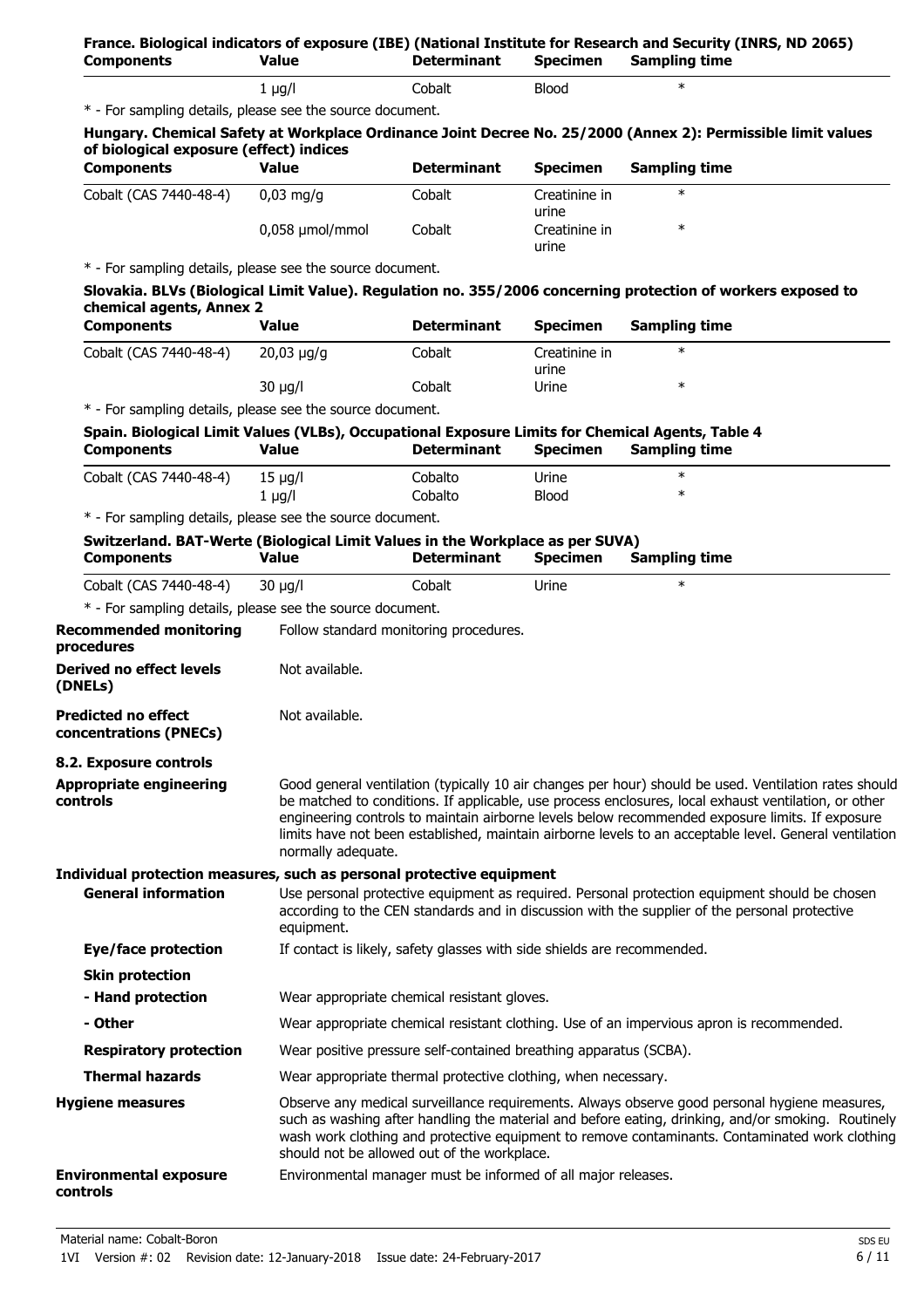## **SECTION 9: Physical and chemical properties**

#### **9.1. Information on basic physical and chemical properties Appearance**

| <b>Appearance</b>                                   |                               |
|-----------------------------------------------------|-------------------------------|
| <b>Physical state</b>                               | Solid.                        |
| <b>Form</b>                                         | Solid.                        |
| Colour                                              | Not available.                |
| Odour                                               | Not available.                |
| <b>Odour threshold</b>                              | Not available.                |
| pH                                                  | Not available.                |
| <b>Melting point/freezing point</b>                 | 1495 °C (2723 °F) estimated   |
| Initial boiling point and<br>boiling range          | 2927 °C (5300,6 °F) estimated |
| <b>Flash point</b>                                  | Not available.                |
| <b>Evaporation rate</b>                             | Not available.                |
| Flammability (solid, gas)                           | Not available.                |
| <b>Upper/lower flammability or explosive limits</b> |                               |
| <b>Flammability limit - lower</b><br>(9/6)          | Not available.                |
| <b>Flammability limit -</b><br>upper (%)            | Not available.                |
| <b>Vapour pressure</b>                              | 0,00001 hPa estimated         |
| <b>Vapour density</b>                               | Not available.                |
| <b>Relative density</b>                             | Not available.                |
| Solubility(ies)                                     |                               |
| <b>Solubility (water)</b>                           | Not available.                |
| <b>Partition coefficient</b><br>(n-octanol/water)   | Not available.                |
| <b>Auto-ignition temperature</b>                    | 580 °C (1076 °F) estimated    |
| <b>Decomposition temperature</b>                    | Not available.                |
| <b>Viscosity</b>                                    | Not available.                |
| <b>Explosive properties</b>                         | Not explosive.                |
| <b>Oxidising properties</b>                         | Not oxidising.                |
| 9.2. Other information                              |                               |
| <b>Density</b>                                      | 2,36 g/cm3 estimated          |
| Molecular formula                                   | <b>BCo</b>                    |
| <b>Specific gravity</b>                             | 2,36 estimated                |

## **SECTION 10: Stability and reactivity**

| 10.1. Reactivity                            | The product is stable and non-reactive under normal conditions of use, storage and transport. |
|---------------------------------------------|-----------------------------------------------------------------------------------------------|
| 10.2. Chemical stability                    | Material is stable under normal conditions.                                                   |
| 10.3. Possibility of hazardous<br>reactions | No dangerous reaction known under conditions of normal use.                                   |
| 10.4. Conditions to avoid                   | Contact with incompatible materials.                                                          |
| 10.5. Incompatible materials                | Strong oxidising agents.                                                                      |
| 10.6. Hazardous<br>decomposition products   | No hazardous decomposition products are known.                                                |

## **SECTION 11: Toxicological information**

**General information CCCUPATION** Occupational exposure to the substance or mixture may cause adverse effects.

## **Information on likely routes of exposure Inhalation** May cause irritation to the respiratory system. May cause allergy or asthma symptoms or breathing difficulties if inhaled. Prolonged inhalation may be harmful. **Skin contact** May cause an allergic skin reaction. **Eye contact** Direct contact with eyes may cause temporary irritation. **Ingestion** May cause discomfort if swallowed. However, ingestion is not likely to be a primary route of occupational exposure.

Material name: Cobalt-Boron Sps EU and Sps European Sps European Sps European Sps European Sps European Sps Eu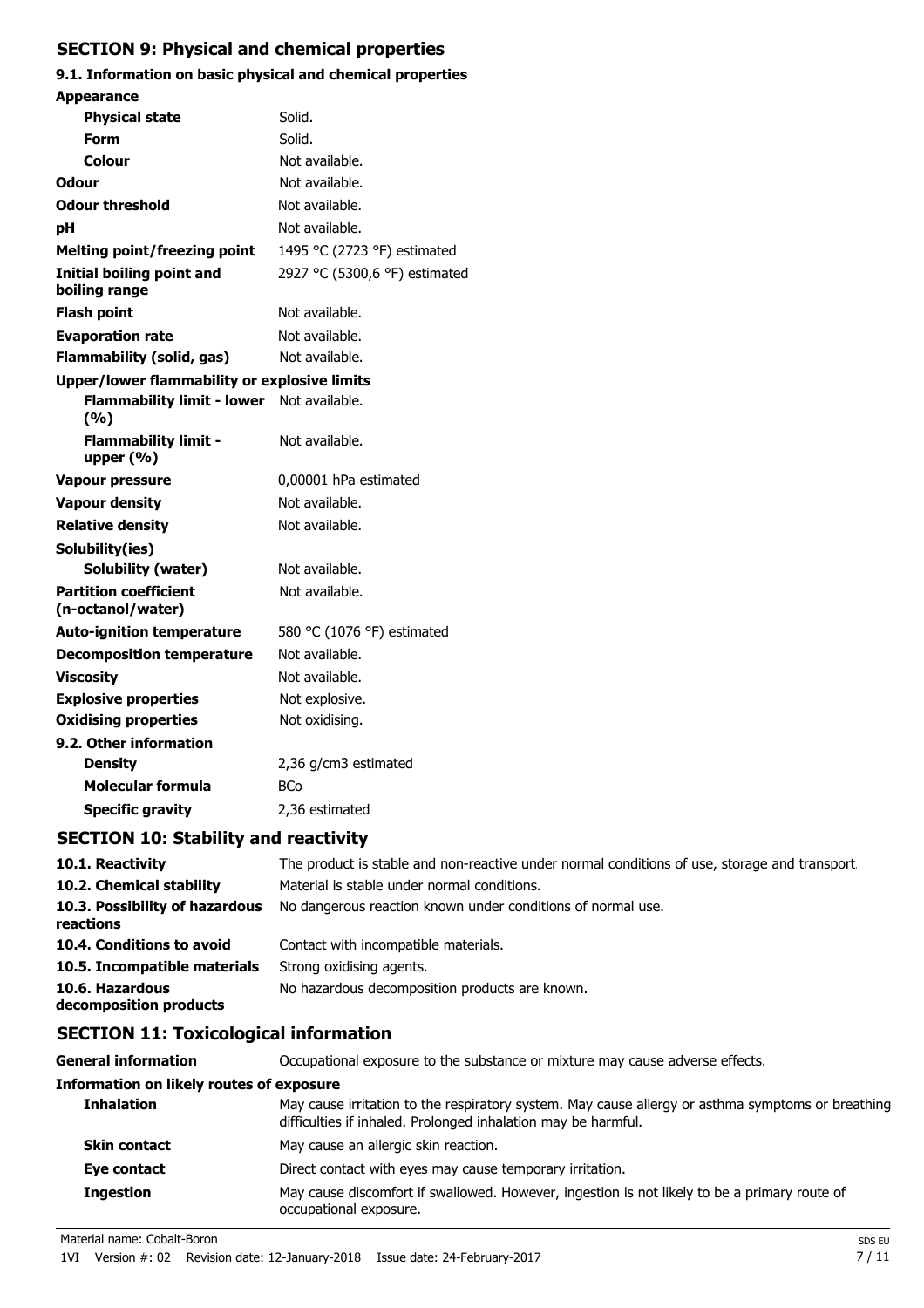| <b>Symptoms</b>                                              | May cause respiratory irritation. Coughing. Difficulty in breathing. May cause an allergic skin<br>reaction. Dermatitis. Rash. |
|--------------------------------------------------------------|--------------------------------------------------------------------------------------------------------------------------------|
| 11.1. Information on toxicological effects                   |                                                                                                                                |
| <b>Acute toxicity</b>                                        | Not known.                                                                                                                     |
| <b>Skin corrosion/irritation</b>                             | Due to partial or complete lack of data the classification is not possible.                                                    |
| Serious eye damage/eye<br>irritation                         | Due to partial or complete lack of data the classification is not possible.                                                    |
| <b>Respiratory sensitisation</b>                             | May cause allergy or asthma symptoms or breathing difficulties if inhaled.                                                     |
| <b>Skin sensitisation</b>                                    | May cause an allergic skin reaction.                                                                                           |
| <b>Germ cell mutagenicity</b>                                | Due to partial or complete lack of data the classification is not possible.                                                    |
| Carcinogenicity                                              | Suspected of causing cancer.                                                                                                   |
| at work (as amended)                                         | Hungary. 26/2000 EüM Ordinance on protection against and preventing risk relating to exposure to carcinogens                   |
| Not listed.                                                  |                                                                                                                                |
|                                                              | <b>IARC Monographs. Overall Evaluation of Carcinogenicity</b>                                                                  |
| Cobalt (CAS 7440-48-4)                                       | 2B Possibly carcinogenic to humans.                                                                                            |
| <b>Reproductive toxicity</b>                                 | Due to partial or complete lack of data the classification is not possible.                                                    |
| <b>Specific target organ toxicity</b><br>- single exposure   | May cause respiratory irritation.                                                                                              |
| <b>Specific target organ toxicity</b><br>- repeated exposure | Due to partial or complete lack of data the classification is not possible.                                                    |
| <b>Aspiration hazard</b>                                     | Due to partial or complete lack of data the classification is not possible.                                                    |
| <b>Mixture versus substance</b><br>information               | No information available.                                                                                                      |
| <b>Other information</b>                                     | Not available.                                                                                                                 |
| <b>SECTION 12: Ecological information</b>                    |                                                                                                                                |
| 12.1. Toxicity                                               | Based on available data, the classification criteria are not met for hazardous to the aquatic<br>environment.                  |
| 12.2. Persistence and<br>degradability                       | No data is available on the degradability of this product.                                                                     |
| 12.3. Bioaccumulative<br>potential                           | No data available.                                                                                                             |
| <b>Partition coefficient</b><br>n-octanol/water (log Kow)    | Not available.                                                                                                                 |
| <b>Bioconcentration factor (BCF)</b>                         | Not available.                                                                                                                 |
| 12.4. Mobility in soil                                       | No data available.                                                                                                             |
| 12.5. Results of PBT<br>and vPvB                             | Not available.                                                                                                                 |

**12.6. Other adverse effects** No other adverse environmental effects (e.g. ozone depletion, photochemical ozone creation potential, endocrine disruption, global warming potential) are expected from this component.

#### **12.7. Additional information**

**assessment**

| Estonia Dangerous substances in groundwater Data |                       |
|--------------------------------------------------|-----------------------|
| Cobalt (CAS 7440-48-4)                           | Cobalt (Co) 300 UG/L  |
|                                                  | Cobalt (Co) 5 UG/L    |
| Estonia Dangerous substances in soil Data        |                       |
| Cobalt (CAS 7440-48-4)                           | Cobalt (Co) 20 mg/kg  |
|                                                  | Cobalt (Co) 300 mg/kg |
|                                                  | Cobalt (Co) 50 mg/kg  |

### **SECTION 13: Disposal considerations**

#### **13.1. Waste treatment methods**

| <b>Residual waste</b>         | Dispose of in accordance with local regulations. Empty containers or liners may retain some product<br>residues. This material and its container must be disposed of in a safe manner (see: Disposal<br>instructions). |
|-------------------------------|------------------------------------------------------------------------------------------------------------------------------------------------------------------------------------------------------------------------|
| <b>Contaminated packaging</b> | Since emptied containers may retain product residue, follow label warnings even after container is<br>emptied. Empty containers should be taken to an approved waste handling site for recycling or<br>disposal.       |
| Material name: Cobalt-Boron   | SDS EU                                                                                                                                                                                                                 |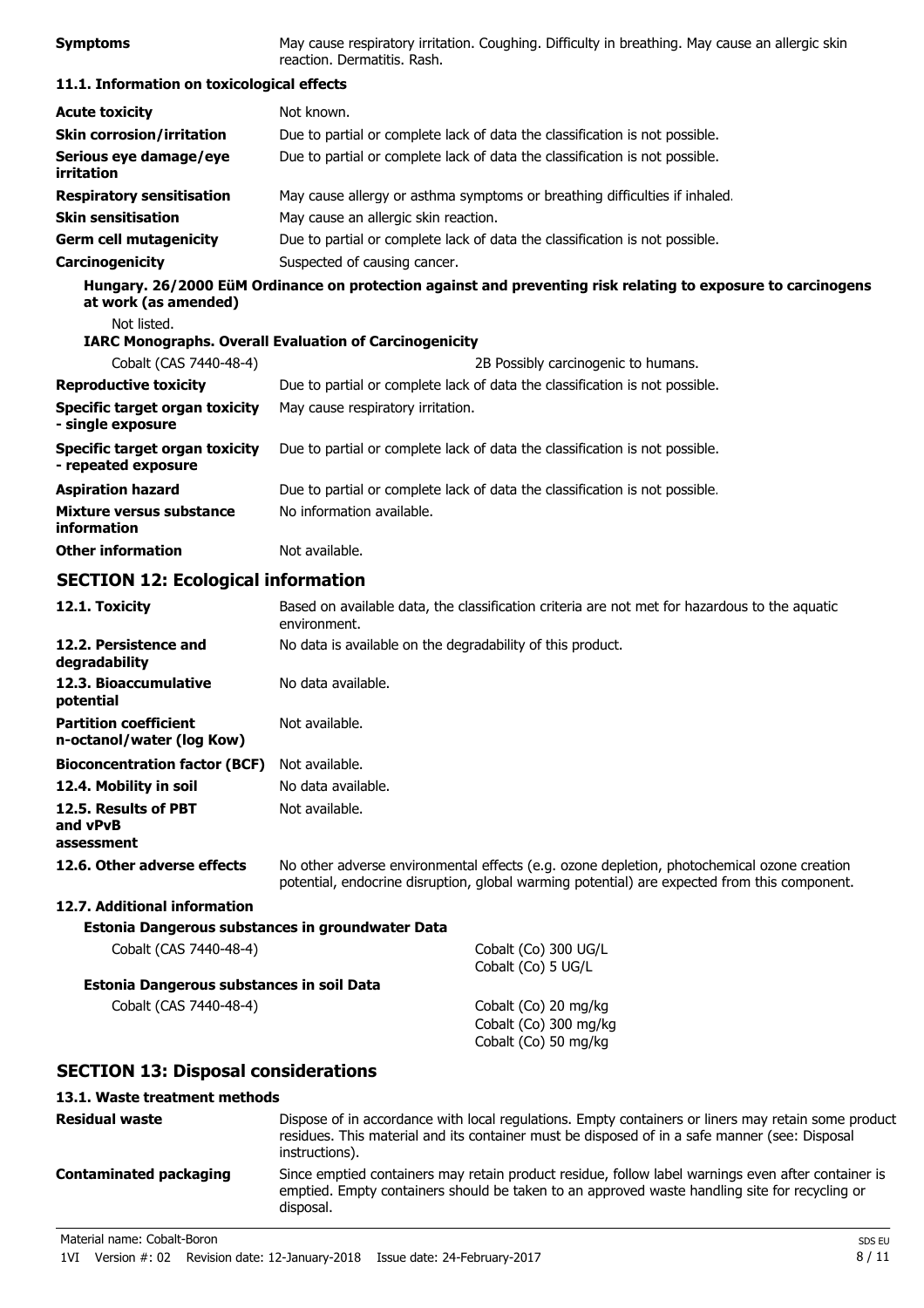| EU waste code                          | The Waste code should be assigned in discussion between the user, the producer and the waste<br>disposal company.                                                                           |
|----------------------------------------|---------------------------------------------------------------------------------------------------------------------------------------------------------------------------------------------|
| <b>Disposal</b><br>methods/information | Collect and reclaim or dispose in sealed containers at licensed waste disposal site. Dispose of<br>contents/container in accordance with local/regional/national/international regulations. |
| <b>Special precautions</b>             | Dispose in accordance with all applicable regulations.                                                                                                                                      |

## **SECTION 14: Transport information**

| 14.1. UN number                            | UN3077                                                                  |
|--------------------------------------------|-------------------------------------------------------------------------|
| 14.2. UN proper shipping<br>name           | Environmentally hazardous substance, solid, n.o.s.                      |
| 14.3. Transport hazard class(es)           |                                                                         |
| Class                                      | 9                                                                       |
| Subsidiary risk                            | $\overline{\phantom{a}}$                                                |
| Label(s)                                   | 9                                                                       |
| Hazard No. (ADR)                           | 90                                                                      |
| <b>Tunnel restriction</b>                  | E.                                                                      |
| code                                       |                                                                         |
| 14.4. Packing group                        | Ш                                                                       |
| 14.5. Environmental                        | Yes                                                                     |
| hazards                                    |                                                                         |
| 14.6. Special precautions<br>for user      | Read safety instructions, SDS and emergency procedures before handling. |
| <b>RID</b>                                 |                                                                         |
| 14.1. UN number                            | UN3077                                                                  |
| 14.2. UN proper shipping                   | Environmentally hazardous substance, solid, n.o.s.                      |
| name                                       |                                                                         |
| 14.3. Transport hazard class(es)           |                                                                         |
| <b>Class</b>                               | 9                                                                       |
| Subsidiary risk                            |                                                                         |
| Label(s)                                   | 9                                                                       |
| 14.4. Packing group                        | Ш                                                                       |
| 14.5. Environmental                        | Yes                                                                     |
| hazards<br>14.6. Special precautions       | Read safety instructions, SDS and emergency procedures before handling. |
| for user                                   |                                                                         |
| <b>ADN</b>                                 |                                                                         |
|                                            |                                                                         |
| 14.1. UN number                            | <b>UN3077</b>                                                           |
| 14.2. UN proper shipping                   | Environmentally Hazardous Solid, N.o.s.                                 |
| name                                       |                                                                         |
| 14.3. Transport hazard class(es)           |                                                                         |
| <b>Class</b>                               | 9                                                                       |
| <b>Subsidiary risk</b>                     | $\overline{\phantom{a}}$                                                |
| Label(s)                                   | 9                                                                       |
| 14.4. Packing group                        | Ш                                                                       |
| 14.5. Environmental<br>hazards             | Yes                                                                     |
| 14.6. Special precautions                  | Read safety instructions, SDS and emergency procedures before handling. |
| for user                                   |                                                                         |
| <b>IATA</b>                                |                                                                         |
| 14.1. UN number                            | <b>UN3077</b>                                                           |
| 14.2. UN proper shipping                   | Environmentally hazardous substance, solid, n.o.s.                      |
| name                                       |                                                                         |
| 14.3. Transport hazard class(es)           |                                                                         |
| Class                                      | 9<br>$\overline{\phantom{0}}$                                           |
| Subsidiary risk                            | Ш                                                                       |
| 14.4. Packing group<br>14.5. Environmental | Yes                                                                     |
| hazards                                    |                                                                         |
| <b>ERG Code</b>                            | 9L                                                                      |
| 14.6. Special precautions                  | Read safety instructions, SDS and emergency procedures before handling. |
| for user                                   |                                                                         |
| <b>Other information</b>                   |                                                                         |
| Passenger and cargo                        | Allowed with restrictions.                                              |
| aircraft<br>Cargo aircraft only            | Allowed with restrictions.                                              |

Material name: Cobalt-Boron<br>1VI Version #: 02 Revision date: 12-January-2018 Issue date: 24-February-2017<br>9/11 1VI Version #: 02 Revision date: 12-January-2018 Issue date: 24-February-2017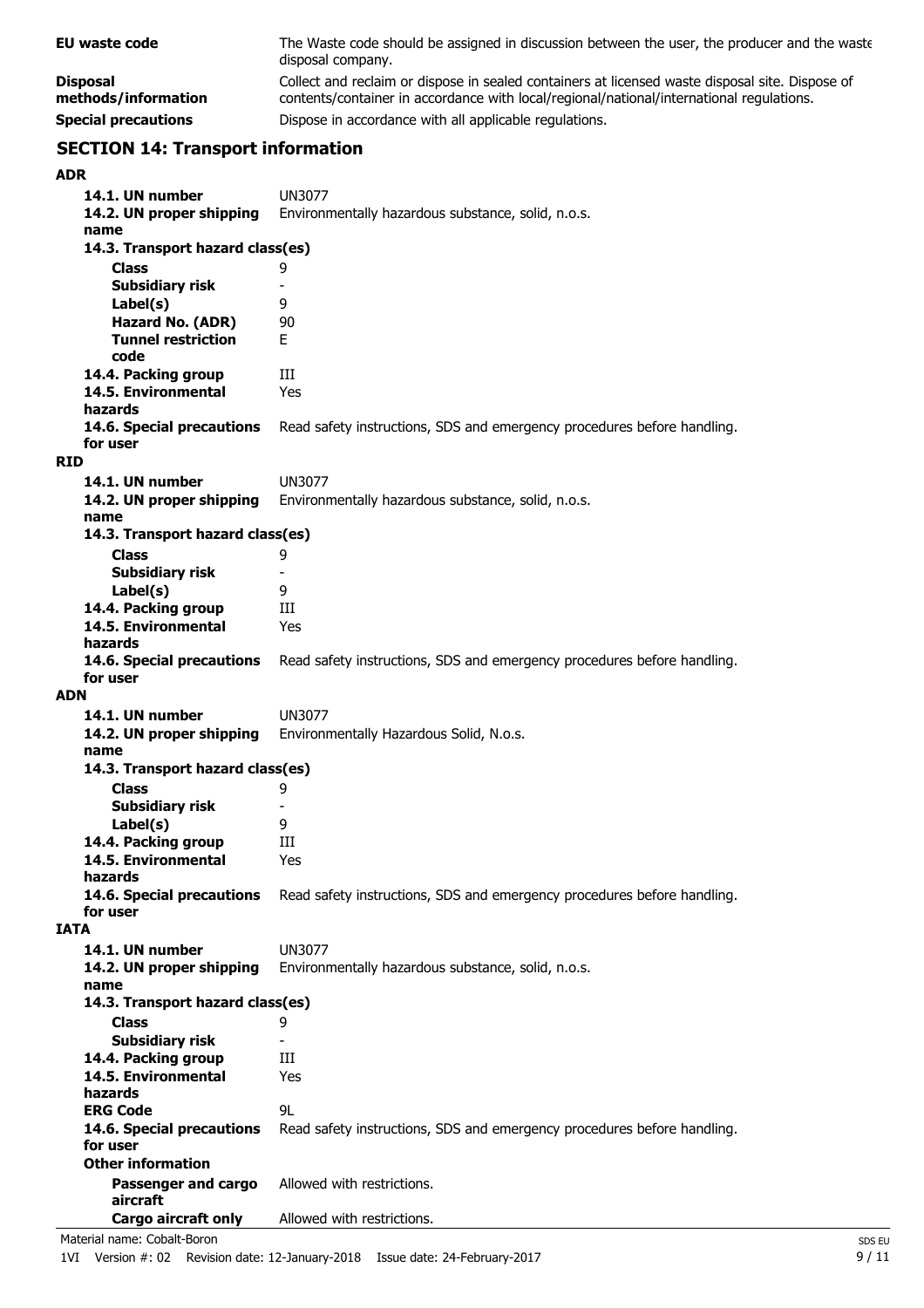#### **IMDG**

**14.1. UN number** UN3077 **14.2. UN proper shipping** ENVIRONMENTALLY HAZARDOUS SUBSTANCE, SOLID, N.O.S., MARINE POLLUTANT **name Class** 9 **14.3. Transport hazard class(es) Subsidiary risk 14.4. Packing group III Marine pollutant** Yes **14.5. Environmental hazards EmS** F-A, S-F **14.6. Special precautions** Read safety instructions, SDS and emergency procedures before handling. **for user**



#### **Marine pollutant**



**General information IMDG Regulated Marine Pollutant.** 

#### **SECTION 15: Regulatory information**

**15.1. Safety, health and environmental regulations/legislation specific for the substance or mixture**

#### **EU regulations**

**Regulation (EC) No. 1005/2009 on substances that deplete the ozone layer, Annex I and II, as amended** Not listed.

**Regulation (EC) No. 850/2004 On persistent organic pollutants, Annex I as amended** Not listed.

**Regulation (EU) No. 649/2012 concerning the export and import of dangerous chemicals, Annex I, Part 1 as amended**

Not listed.

**Regulation (EU) No. 649/2012 concerning the export and import of dangerous chemicals, Annex I, Part 2 as amended**

Not listed.

**Regulation (EU) No. 649/2012 concerning the export and import of dangerous chemicals, Annex I, Part 3 as amended**

Not listed.

**Regulation (EU) No. 649/2012 concerning the export and import of dangerous chemicals, Annex V as amended** Not listed.

**Regulation (EC) No. 166/2006 Annex II Pollutant Release and Transfer Registry, as amended** Not listed.

**Regulation (EC) No. 1907/2006, REACH Article 59(10) Candidate List as currently published by ECHA** Not listed.

#### **Authorisations**